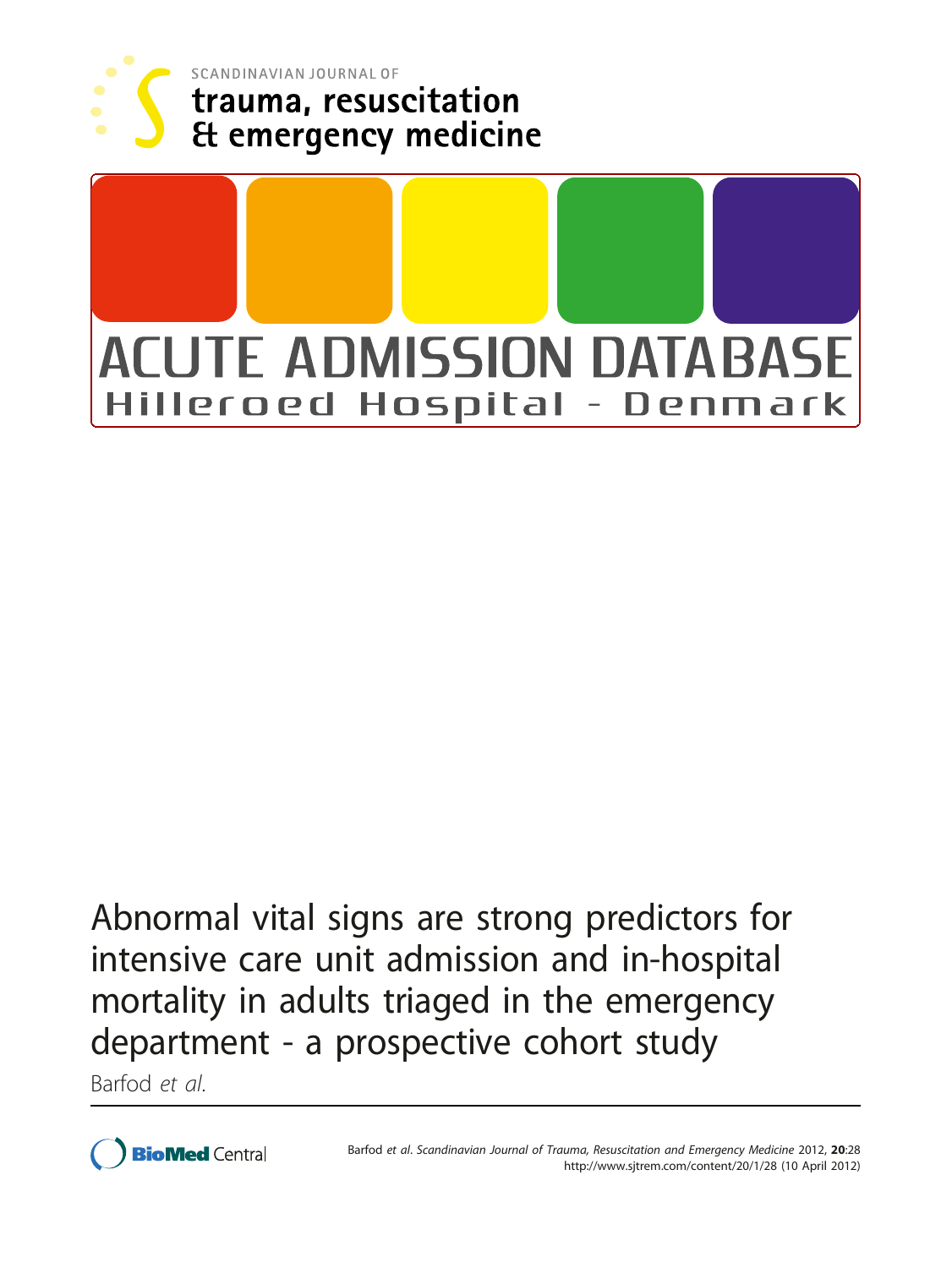# **ORIGINAL RESEARCH CONSUMING ACCESS**

# Abnormal vital signs are strong predictors for intensive care unit admission and in-hospital mortality in adults triaged in the emergency department - a prospective cohort study

Charlotte Barfod<sup>1\*</sup>, Marlene Mauson Pankoke Lauritzen<sup>2</sup>, Jakob Klim Danker<sup>1</sup>, György Sölétormos<sup>3</sup> , Jakob Lundager Forberg<sup>4</sup>, Peter Anthony Berlac<sup>4</sup>, Freddy Lippert<sup>5</sup>, Lars Hyldborg Lundstrøm<sup>1</sup>, Kristian Antonsen<sup>1</sup> and Kai Henrik Wiborg Lange<sup>1</sup>

# Abstract

**Background:** Assessment and treatment of the acutely ill patient have improved by introducing systematic assessment and accelerated protocols for specific patient groups. Triage systems are widely used, but few studies have investigated the ability of the triage systems in predicting outcome in the unselected acute population. The aim of this study was to quantify the association between the main component of the Hillerød Acute Process Triage (HAPT) system and the outcome measures; Admission to Intensive Care Unit (ICU) and in-hospital mortality, and to identify the vital signs, scored and categorized at admission, that are most strongly associated with the outcome measures.

Methods: The HAPT system is a minor modification of the Swedish Adaptive Process Triage (ADAPT) and ranks patients into five level colour-coded triage categories. Each patient is assigned a triage category for the two main descriptors; vital signs, T<sub>vitals</sub>, and presenting complaint, T<sub>complaint</sub>. The more urgent of the two determines the final triage category, T<sub>final</sub>. We retrieved 6279 unique adult patients admitted through the Emergency Department (ED) from the Acute Admission Database. We performed regression analysis to evaluate the association between the covariates and the outcome measures.

Results: The covariates, T<sub>vitals</sub>, T<sub>complaint</sub> and T<sub>final</sub> were all significantly associated with ICU admission and inhospital mortality, the odds increasing with the urgency of the triage category. The vital signs best predicting inhospital mortality were saturation of peripheral oxygen (SpO<sub>2</sub>), respiratory rate (RR), systolic blood pressure (BP) and Glasgow Coma Score (GCS). Not only the type, but also the number of abnormal vital signs, were predictive for adverse outcome. The presenting complaints associated with the highest in-hospital mortality were 'dyspnoea' (11.5%) and 'altered level of consciousness' (10.6%). More than half of the patients had a  $T_{\text{complain}}$  more urgent than  $T_{vitals}$ , the opposite was true in just 6% of the patients.

Conclusion: The HAPT system is valid in terms of predicting in-hospital mortality and ICU admission in the adult acute population. Abnormal vital signs are strongly associated with adverse outcome, while including the presenting complaint in the triage model may result in over-triage.

Keywords: Triage, Emergency Department, Database, Vital signs, Blood gas analysis

Full list of author information is available at the end of the article



© 2012 Barfod et al; licensee BioMed Central Ltd. This is an Open Access article distributed under the terms of the Creative Commons Attribution License [\(http://creativecommons.org/licenses/by/2.0](http://creativecommons.org/licenses/by/2.0)), which permits unrestricted use, distribution, and reproduction in any medium, provided the original work is properly cited.

<sup>\*</sup> Correspondence: [cbar@hih.regionh.dk](mailto:cbar@hih.regionh.dk)

<sup>&</sup>lt;sup>1</sup>Department of Anaesthesia and Intensive Care, Hillerød Hospital, Hillerød, Denmark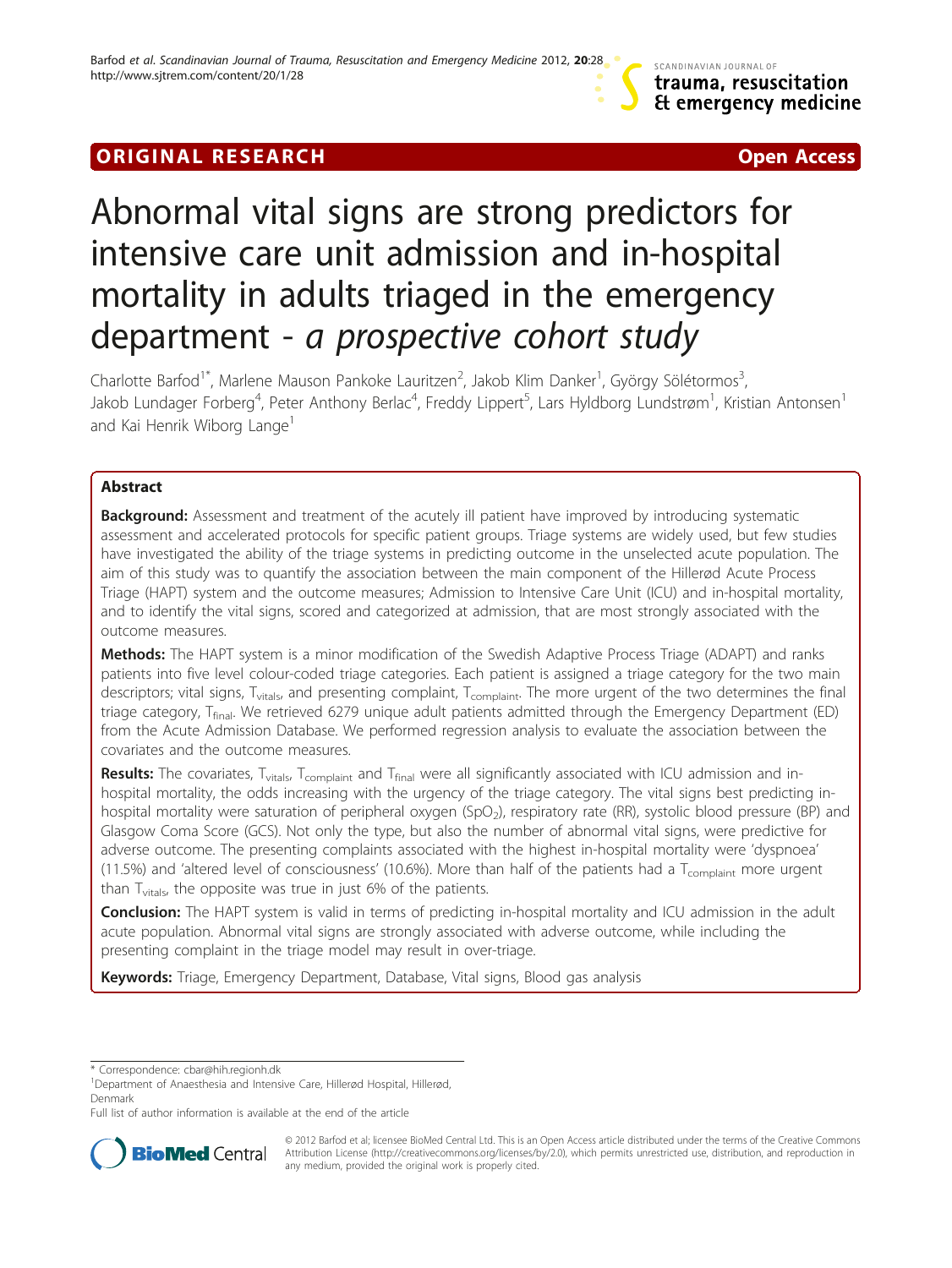# Background

Emergency Departments (ED) are high-pressure health care settings, that experience a high number of visits. Overcrowding is an increasing global problem [[1](#page-9-0)], and triage is a central process in prioritizing, when the resources are limited. This process is complex, and several triage scales have been designed to guide the clinician in prioritizing the patients, first in Australia, United Kingdom and Canada [[2-4](#page-9-0)], and recently also in Sweden [[5,6\]](#page-9-0) and Denmark [\[7](#page-9-0),[8](#page-9-0)]. Most triage systems now operate with a five level colour-coded triage scale, where the patients are triaged after urgency from red (most urgent), through orange, yellow and green (not urgent) to blue (minor injuries). The assigned triage category is based on the vital signs and - in some of the systems also on a presenting complaint algorithm [\[4,5,7](#page-9-0)]. Farrhoknia et al. have investigated the validity and reliability of the different triage scales in a systematic review [[9\]](#page-9-0). They concluded that the scales used in the ED are supported by limited and often insufficient evidence. Furthermore there is a lack of studies investigating the ability of individual vital signs and presenting complaints to predict outcome in the group of acute ill patients admitted to the ED.

The aim of this study was

1) to quantify the association between the main components of the Hillerød Acute Triage (HAPT) triage system and the outcome measures; admission to Intensive Care Unit (ICU) and in-hospital mortality for patients admitted acutely through the ED.

2) to evaluate which vital signs, scored and categorized at admission that are most strongly associated with ICU admission and in-hospital mortality.

# Methods

We retrieved 6279 unique patients from the Acute Admission Database in the period September 22, 2009 to February 28, 2010. Inclusion criteria were all patients aged more than 16 years admitted through the ED, either to the ED observationary unit or to a general ward. The cohort consisted of all patient referred from primary physicians, ambulance brought patients and self-referrals, who were admitted by the physician in charge after being triaged. Patients who fulfilled the criteria; 1) minor and isolated injury, 2) clinically unaffected, 3) no severe co-morbidity (e.g. diabetes), and 4) duration of symptoms less than 48 hours, were triaged as blue and excluded from the database, as they were not admitted to the ED or a general ward. Patients admitted on more than one occasion during the study period were only represented by the latest admission (Figure [1](#page-3-0)). Data included the initial assessment upon arrival, i.e. time and date, vital signs, presenting complaints and triage category. Furthermore we retrieved defined outcome measures; admission to ICU and in-hospital mortality. The formation and content of the Acute Admission Database is described in more detail by Barfod et al. [[10](#page-9-0)]. Hillerød hospital is a 24 hour acute care hospital offering emergency, level-2 trauma, medical, surgical, and intensive care services for 310.000 citizens in North Zealand, Denmark. The ED has approximately 50.000 annual contacts. The triage system used at Hillerød Hospital is an adaptation of the Swedish Adaptive Process Triage (ADAPT) [[5,6](#page-9-0)] and widely used in Denmark [[8](#page-9-0)]. The system ranks patients into five colour-coded triage categories, consisting of red (immediate resuscitation, re-evaluation every 0 minutes (min)), orange (emergent, re-evaluation every 10 min), yellow (urgent, re-evaluation every 60 min), green (non-urgent, re-evaluation every 180 min) and blue (minor injuries or complaints, reevaluation every 240 min). Each patient is assigned a triage category for the two main descriptors 1) Vital signs,  $T_{\text{vitals}}$ , and 2) Presenting complaint,  $T_{\text{complaint}}$ . T<sub>vitals</sub> is determined by scoring the vital signs according to Figure [2.](#page-4-0) The most abnormal vital signs define the  $T_{\text{vitals}}$  category.  $T_{\text{complain}}$  is determined by choosing an algorithm matching the patients presenting complaint, e.g. chest pain, and then follow the algorithm to define the colour-coded triage category (Fig-ure [3](#page-4-0)). The more urgent of  $T_{\text{vitals}}$  or  $T_{\text{complaint}}$ determines the final colour-coded triage category,  $T_{final}$ , which in turn determines the level of patient observation and treatment.

The covariates retrieved for the current study were:

• Gender.

• Time for contact; morning (08.00-15.59 hours), evening (16.00-23.59 hours), night (00.00-07.59 hours)

• Weekday (week-end versus week-day)

• Vital signs:  $SpO<sub>2</sub>$ , RR, systolic BP, heart rate (HR) and GCS. The vital signs were categorized according to the vital signs triage category,  $T_{\text{vitals}}$  (Figure [2](#page-4-0)).

• Presenting complaint: Presenting complaint algorithms and the associated triage level,  $T_{\text{complain}}$ . An example of a presenting complaint algorithm for chest pain is shown in Figure [3.](#page-4-0)

• Final triage level,  $T_{final}$ .

Outcome measures were

• Admission to ICU

• In-hospital mortality, i.e. mortality within the duration of the actual admission

The study was approved by The Danish National Committee on Biomedical Research Ethics, J.nr. H-A-2009-006, and the Danish Data Protection Agency, Copenhagen, J.nr. HIH 2009-2 Akutdatabasen.

<sup>•</sup> Age.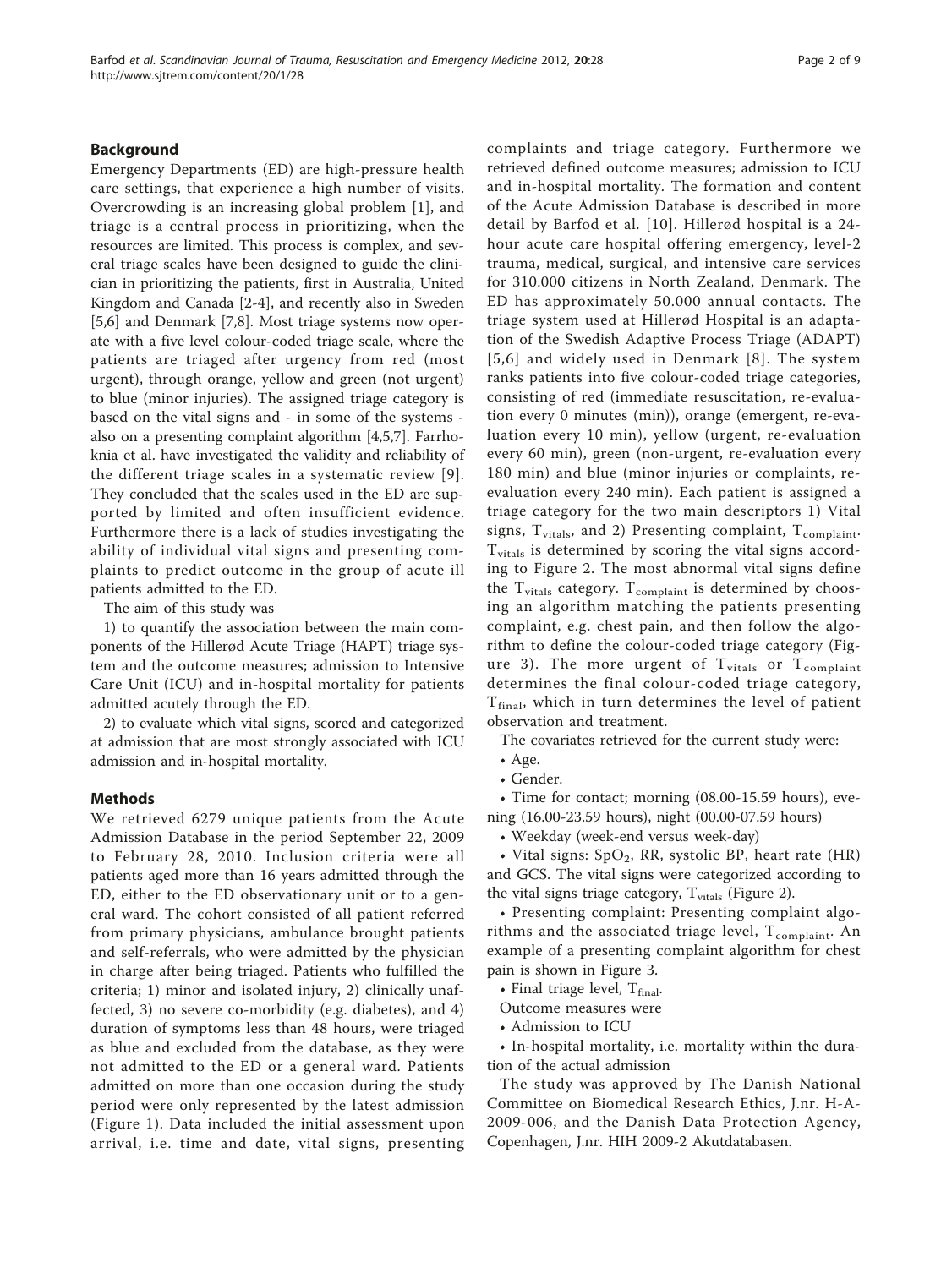<span id="page-3-0"></span>

# Statistical analysis

We analyzed the association between the main components of the triage system and the two endpoints; ICU admission and in-hospital mortality in a univariate regression analysis including the covariates:  $T_{\text{vitals}}$ ,  $T_{\text{com-}}$ plaint and T<sub>final</sub>. Furthermore, we analyzed vital signs, categorized according to the triage model, as well as the effect of age, gender, time and weekday in a univariate regression analysis. Multivariate logistic regression analysis was then performed, including all significant covariates from the univariate regression analyses. We performed backward stepwise regression to identify the final model. Analyses of the interaction of the first order were performed between the covariates included in the multivariate model, and model control was performed by using the Hosmer and Lemeshow goodness-of-fit test. For evaluation of the agreement between the categorical classification of  $T_{\text{vitals}}$  and  $T_{\text{complaint}}$ , the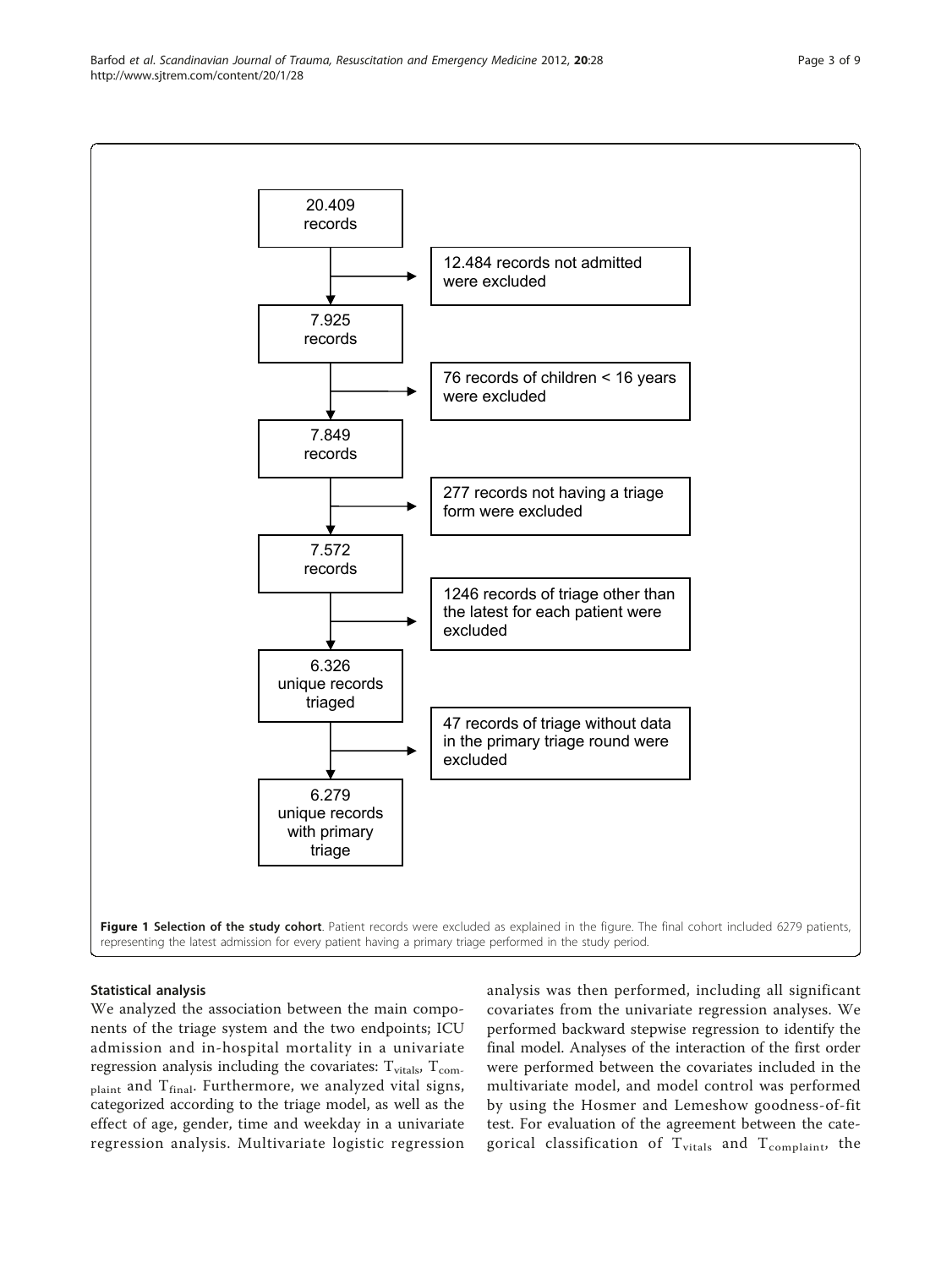<span id="page-4-0"></span>

weighted kappa value was estimated. The prevalence and pattern for missing values among the covariates were described. P < 0.05 was regarded as statistically significant. This study has been presented according to the Strengthening the Reporting of Observational Studies in Epidemiology statement [\[11](#page-9-0)].

# Results

Baseline characteristics,  $T_{final}$  and vital signs for all patients are displayed in Table [1](#page-5-0). Temperature measurements were excluded, as they were not an established part of the triage system at the time of data retrieval. The majority of patients (75%) had vital signs within the defined normal range, while 25% had one or more abnormal vital signs. The most common abnormal vital signs in the cohort were  $SpO<sub>2</sub>$  (9.2%), GCS (6.6%) and

|                                         | ⊿ Red<br><b>Resuscitation (0min)</b> | Orange<br>Urgent (15min)     | Yellow<br>Less urgent (60min) | Green<br>Not urgent(180min) |
|-----------------------------------------|--------------------------------------|------------------------------|-------------------------------|-----------------------------|
| ECG changes?                            | Lifethreatening                      | <b>High risk</b>             | Low risk                      | Minor/normal                |
| Ongoing<br>chest pain?                  | <b>Very severe</b><br>(VAS 10)       | <b>Severe</b><br>$(VAS 6-9)$ | <b>Moderate</b><br>(VAS 1-5)  | No pain                     |
| Chest pain within<br>the last 24 hours? |                                      | <b>Ischemic type</b>         |                               | Non-ischemic<br>type        |
| Dyspnoea on<br>exertion?                |                                      | <b>Very severe</b>           | <b>Severe</b>                 | <b>None</b>                 |
| Servere co-<br>morbidity                |                                      |                              | Yes                           | <b>No</b>                   |
|                                         |                                      |                              |                               |                             |

terms used in the figure, e.g. 'ECG changes', 'chest pain of cardiac origin','functional dyspnoea' and 'risk patients' are found in the triage manual [[7\]](#page-9-0).

RR (4.8%). The most common presenting complaint algorithms and those associated with the highest in-hospital mortality rates are shown in Table [2](#page-6-0). Of the 15 presenting complaints associated with the highest mortality rates, 5 followed the algorithm 'abdominal complaint' and 4 followed the algorithm 'neurological complaint'. In 5.7% of the patients, the primary triage resulted in the score of 'no adequate presenting complaint algorithm'. Many patients (21%) only had a main presenting complaint assigned, e.g. abdominal complaint without specification, and could therefore not receive a colour-coding for the presenting complaint. In 6.0% of the patients, a presenting complaint assessment was missing.

The 15 most common presenting complaints and the presenting complaints associated with the highest inhospital mortality. Categories in italics are subcategories of a main category, while categories in plain text are one of the 29 algorithms for presenting compliant. ns: non specified. \* neither categorized as chest pain nor syncope.

The main components of the triage system;  $T_{\text{vitals}}$ ,  $T_{\text{complain}}$  and  $T_{\text{final}}$  were all significantly associated with ICU admission and in-hospital mortality in a univariate regression analysis.

For all three covariates, the odds increased substantially with the urgency of the triage category (Table [3](#page-6-0)). A multivariate analysis including the significant covariates from the univariate analysis, demonstrated  $T_{\text{vitals}}$  as being the strongest predictor for in-hospital mortality, while  $T_{\text{complain}}$  was excluded due to lack of significance (Table [4](#page-6-0)). Table [5](#page-7-0) illustrates the agreement between  $T_{\text{vir}}$  $_{\text{tals}}$  and  $\text{T}_{\text{complain}}$  in determining  $\text{T}_{\text{final}}$ . The distribution of the patients is asymmetric; more patients are located above than below the diagonal of the table. This means, that patients are assigned a higher (more severe) triage category due to the presenting complaint than the corresponding vital signs. In 52.3% of the patients,  $T_{final}$ was determined by the presenting complaint, and in just 6%,  $T_{final}$  was determined by the vital signs. Agreement in the colour-coding was seen in 41.5%. A weighted kappa value of 0.20 (0.18-0.22) supports a poor agreement between the two covariates.

To further elucidate the impact of  $T_{\text{vitals}}$  on outcome, we analyzed the association between the categories of individual vital signs according to the triage model and the defined outcome measures. All significant covariates identified in the univariate analysis were included in a subsequent multivariate analysis, identifying age and the categorical variables;  $SpO<sub>2</sub>$ , RR, systolic BP and GCS as independent risk factors for in-hospital mortality (Table [6\)](#page-7-0). With respect to ICU admission, age,  $SpO<sub>2</sub>$ , HR and GCS were independent risk factors. There were no significant interactions of first degree between the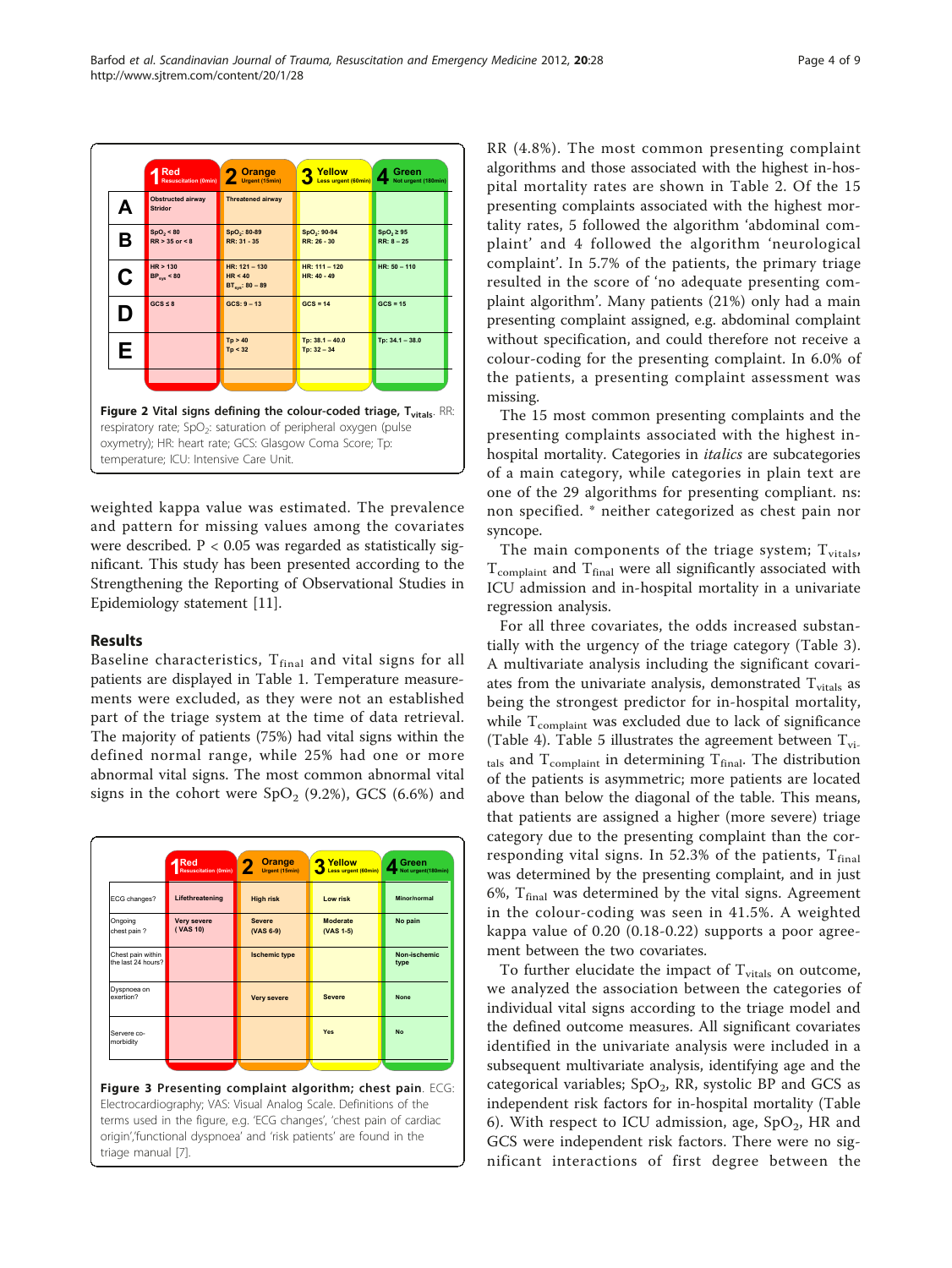<span id="page-5-0"></span>

|                           | ICU admission |             |            | In-hospital mortality |              | Missing    |
|---------------------------|---------------|-------------|------------|-----------------------|--------------|------------|
|                           | ICU           | no ICU      | Dead       | Alive                 | <b>Total</b> | of total   |
| All patients              | 102           | 6177        | 107        | 6172                  | 6279         |            |
| Categorical Covariates    |               |             |            |                       |              |            |
| Gender                    |               |             |            |                       |              |            |
| Male                      | 57 (55.9)     | 2974 (48.1) | 56 (52.3)  | 2975 (48.2)           | 3031 (48.3)  | 0(0)       |
| Female                    | 45 (44.1)     | 3203 (51.9) | 51 (47.7)  | 3197 (51.8)           | 3248 (51.7)  |            |
| Tfinal                    |               |             |            |                       |              |            |
| Red                       | 30 (29.4)     | 248 (4.0)   | 31 (29.0)  | 247 (4.0)             | 278 (4.4)    | 0(0)       |
| Orange                    | 40 (39.2)     | 1544 (25.0) | 36 (33.6)  | 1548 (25.1)           | 1584 (25.2)  |            |
| Yellow                    | 26 (25.5)     | 2401 (38.9) | 30 (28.0)  | 2397 (38.8)           | 2427 (38.7)  |            |
| Green                     | 6(5.9)        | 1984 (32.1) | 10(9.3)    | 1980 (32.1)           | 1990 (31.7)  |            |
| $SpO2$ (%)                |               |             |            |                       |              |            |
| 95-100                    | 69 (73.4)     | 5440 (90.8) | 64 (65.3)  | 5445 (90.9)           | 5509 (87.7)  | 191 (3.0)  |
| 90-94                     | 13 (13.8)     | 429 (7.2)   | 19 (19.4)  | 423 (7.1)             | 442 (7.0)    |            |
| 80-89                     | 11(11.7)      | 108(1.8)    | 12(12.2)   | 107(1.8)              | 119(1.9)     |            |
| < 80                      | 1(1.1)        | 17(0.3)     | 3(3.1)     | 15(0.3)               | 18(0.3)      |            |
| $RR$ (min <sup>-1</sup> ) |               |             |            |                       |              |            |
| > 35                      | 3(3.4)        | 35 (0.6)    | 4(4.4)     | 34 (0.6)              | 38 (0.6)     | 785 (12.5) |
| $31 - 35$                 | 4(4.6)        | 49 (0.9)    | 6(6.6)     | 47 (0.9)              | 53 (0.8)     |            |
| $26 - 30$                 | 11(12.6)      | 204(3.8)    | 12(13.2)   | 203(3.8)              | 215(3.4)     |            |
| $8 - 25$                  | 68 (78.2)     | 5119 (94.7) | 69 (75.8)  | 5118 (94.7)           | 5187 (82.6)  |            |
| $<\,8$                    | 1(1.1)        |             |            | 1(0.0)                | 1(0.0)       |            |
| BP (mmHg)                 |               |             |            |                       |              |            |
| $90 -$                    | 93 (97.9)     | 6008 (99.1) | 93 (90.3)  | 6008 (99.2)           | 6101 (97.2)  | 120 (1.9)  |
| 80-89                     | 2(2.1)        | 36 (0.6)    | 6(5.8)     | 32 (0.5)              | 38 (0.6)     |            |
| $<\,80$                   | 0(0.0)        | 20(0.3)     | 4(3.9)     | 16(0.3)               | 20(0.3)      |            |
| $HR (min-1)$              |               |             |            |                       |              |            |
| >130                      | 9(9.6)        | 111(1.8)    | 4(3.9)     | 116(1.9)              | 120 (1.9)    | 126 (2.0)  |
| 121-130                   | 12 (12.8)     | 111(1.8)    | 6(5.8)     | 117(1.9)              | 123(2.0)     |            |
| $111 - 120$               | 11(11.7)      | 261(4.3)    | 7(6.8)     | 265(4.4)              | 272(4.3)     |            |
| 50-110                    | 60 (63.8)     | 5510 (90.9) | 83 (80.6)  | 5487 (90.7)           | 5570 (88.7)  |            |
| 40-49                     | 1(1.1)        | 56 (0.9)    | 2(1.9)     | 55 (0.9)              | 57 (0.9)     |            |
| < 40                      | 1(1.1)        | 10(0.2)     | 1(1.0)     | 10(0.2)               | 11(0.2)      |            |
| GCS                       |               |             |            |                       |              |            |
| 15                        | 65 (73.0)     | 5472 (93.3) | 63 (67.0)  | 5474 (93.4)           | 5537 (88.2)  | 327 (5.2)  |
| 14                        | 9(10.1)       | 209 (3.6)   | 10(10.6)   | 208 (3.6)             | 218 (3.5)    |            |
| $9 - 13$                  | 5(5.6)        | 136 (2.3)   | 7(7.4)     | 134(2.3)              | 141(2.2)     |            |
| $\leq~8$                  | 10(11.2)      | 46 (0.8)    | 14 (14.9)  | 42 (0.7)              | 56 (0.9)     |            |
| Admission day             |               |             |            |                       |              |            |
| weekend                   | 24 (25.3)     | 1416 (23.9) | 21 (20.6)  | 1419 (23.9)           | 1440 (22.9)  | 247 (3.9)  |
| weekday                   | 71 (74.7)     | 4521 (76.1) | 81 (79.4)  | 4511 (76.1)           | 4592 (73.1)  |            |
| Admission time            |               |             |            |                       |              |            |
| day                       | 41 (43.2)     | 3163 (53.3) | 61 (59.8)  | 3143 (53.0)           | 3204 (51.0)  | 247 (3.9)  |
| evening                   | 33 (34.7)     | 1932 (32.5) | 30 (29.4)  | 1935 (32.6)           | 1965 (31.3)  |            |
| night                     | 21(22.1)      | 842 (14.2)  | 11(10.8)   | 852 (14.4)            | 863 (13.7)   |            |
| Continuous covariates     |               |             |            |                       |              |            |
| Age                       | 67 (17-93)    | 62 (16-108) | 77 (29-99) | 62 (16-108)           |              |            |

The table shows number of patients. The figures in parentheses are the column percentages within each categorical covariate. For continuous covariates median and range are presented

ICU: intensive care unit; SpO<sub>2</sub> : saturation of peripheral oxygen; RR: respiratory rate; BP: systolic blood pressure; HR: heart rate; GCS: Glasgow Coma Score;<br>Admission time: day = 08.00-1559 hours; evening = 16.00-23.59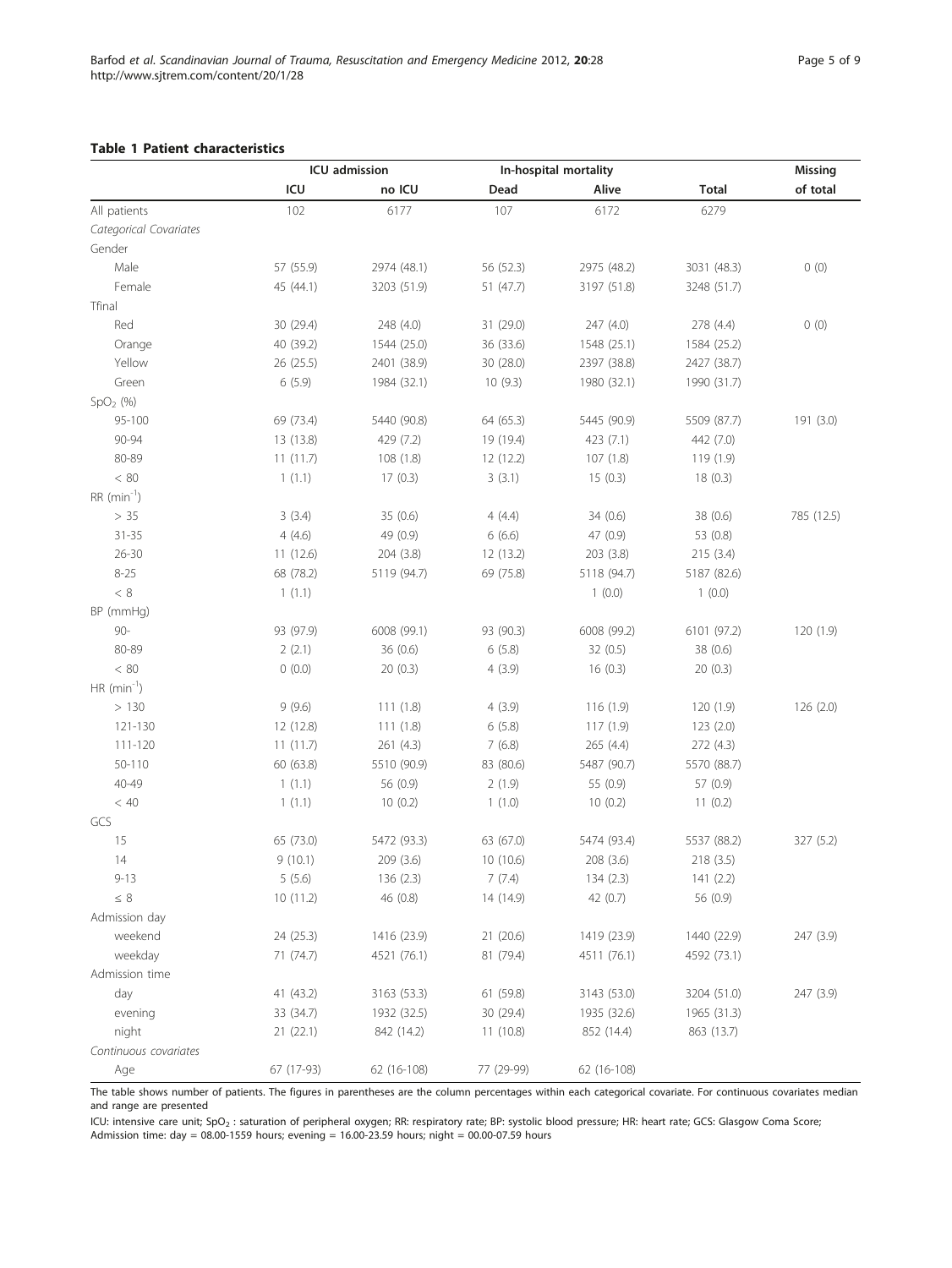#### <span id="page-6-0"></span>Table 2 Presenting complaints

| Table 2.a. | Most common presenting complaint            |      |      |                  |  |  |  |  |  |
|------------|---------------------------------------------|------|------|------------------|--|--|--|--|--|
|            |                                             | N    | N(%) | <b>Mortality</b> |  |  |  |  |  |
|            | Abdominal complaint                         | 1265 | 20.1 | 3.1              |  |  |  |  |  |
|            | Abdominal pain                              | 768  | 12.2 | 2.5              |  |  |  |  |  |
|            | Chest pain                                  | 611  | 9.8  | 1.5              |  |  |  |  |  |
|            | Dyspnoea                                    | 565  | 9.0  | 7.3              |  |  |  |  |  |
|            | Neurological                                | 507  | 8.1  | 7.4              |  |  |  |  |  |
|            | Fever/unspecified infection                 | 427  | 6.8  | 1.4              |  |  |  |  |  |
|            | No adequate category                        | 360  | 5.7  | 5.0              |  |  |  |  |  |
|            | Extremity swelling/pain                     | 339  | 5.4  | 0.3              |  |  |  |  |  |
|            | Cardiac complaints*                         | 246  | 3.9  | 2.8              |  |  |  |  |  |
|            | Syncope                                     | 219  | 3.5  | 0.5              |  |  |  |  |  |
|            | Extremity injury                            | 206  | 3.3  | 0.0              |  |  |  |  |  |
|            | Abnormal lab values                         | 154  | 2.5  | 3.2              |  |  |  |  |  |
|            | Hip fracture                                | 151  | 2.4  | 0.1              |  |  |  |  |  |
|            | Neck/back pain                              | 147  | 2.3  | 0.7              |  |  |  |  |  |
|            | Headache                                    | 141  | 2.3  | 0.0              |  |  |  |  |  |
| Table 2.b. | Presenting complaints rated after mortality |      |      |                  |  |  |  |  |  |
|            |                                             | N    | N(%) | <b>Mortality</b> |  |  |  |  |  |
|            | Dyspnoea, ns                                | 113  | 1.8  | 11.5             |  |  |  |  |  |
|            | Altered level of consciousness              | 94   | 1.5  | 10.6             |  |  |  |  |  |
|            | Aphasia                                     | 64   | 1.0  | 7.8              |  |  |  |  |  |
|            | Vomiting blood                              | 74   | 1.2  | 6.8              |  |  |  |  |  |
|            | No relevant category                        | 360  | 5.7  | 5.0              |  |  |  |  |  |
|            | Cough                                       | 50   | 0.8  | 4.0              |  |  |  |  |  |
|            | Abdominal complaints, ns                    | 108  | 1.7  | 3.7              |  |  |  |  |  |
|            | Blood in stool/melaena                      | 137  | 1.8  | 3.6              |  |  |  |  |  |
|            | Hypertension                                | 55   | 1.9  | 3.6              |  |  |  |  |  |
|            | Abnormal lab values                         | 154  | 1.10 | 3.2              |  |  |  |  |  |
|            | Diarrhoea                                   | 64   | 1.11 | 3.1              |  |  |  |  |  |
|            | Neurological symptoms, ns                   | 101  | 1.12 | 3.0              |  |  |  |  |  |
|            | Anaemia                                     | 70   | 1.13 | 2.9              |  |  |  |  |  |
|            | Unilateral extremity weakness               | 102  | 1.14 | 2.9              |  |  |  |  |  |
|            | Vomitina                                    | 72   | 1.15 | 2.8              |  |  |  |  |  |

multivariate significant covariates concerning in-hospital mortality and admission to ICU. Our model testing indicates a robust multivariate model. Not only the type, but also the number of abnormal vital signs were strong predictors for in-hospital mortality and admission to ICU. Odds Ratios (OR) increased depending on the number of abnormal vital signs in the primary triage round (Table [7\)](#page-8-0).

# **Discussion**

We have demonstrated the triage system and categories used as being valid in terms of predicting in-hospital mortality and ICU admission. The vital sign categories were strongly associated with adverse outcome, especially impaired GCS, RR and  $SpO<sub>2</sub>$ . The number of abnormal signs as well as the level of abnormality were important.

# Table 3 Univariate analysis of the association between triage category and admission to ICU and in-hospital mortality

|                   | <b>Total</b> | ICU                   | In-hospital mortality |
|-------------------|--------------|-----------------------|-----------------------|
|                   | n            | OR (95%CI)            | OR (95% CI)           |
| <b>Tvitals</b>    |              |                       |                       |
| Red               | 169          | 38.6** (20.9-71.4)    | 20.1** (11.4-35.5)    |
| Orange            | 568          | $10.9**$ (6.0-19.7)   | $3.9***$ (2.3-6.8)    |
| Yellow            | 1284         | $4.3***$ (2.4-7.8)    | $2.2# (1.3-3.8)$      |
| Green             | 4140         | 1.0                   | 1.0                   |
| Missing           | 118 (1.9%)   |                       |                       |
| <b>Tcomplaint</b> |              |                       |                       |
| Red               | 133          | 27.3** (8.8-84.9)     | $13.2***$ (5.0-34.6)  |
| Orange            | 1290         | $5.0*$ $(1.8-14.5)$   | $4.6***$ (2.0-10.2)   |
| Yellow            | 2043         | $3.1\# (1.1 - 8.8)$   | $2.2$ $(1.0-5.0)$     |
| Green             | 1028         | 1.0                   | 1.0                   |
| No category       | 1408         | $7.1***$ (2.5-20.0)   | $6.0***$ (2.7-13.3)   |
| Missing           | 377 (6.0%)   |                       |                       |
| <b>Tfinal</b>     |              |                       |                       |
| Red               | 272          | $40.3***$ (16.6-97.7) | 24.0** (14.8-38.8)    |
| Orange            | 1590         | $8.5***$ (3.6-20.2)   | $8.0***$ (5.2-12.3)   |
| Yellow            | 2415         | $3.5***$ (1.5-8.7)    | $2.8***$ (1.8-4.4)    |
| Green             | 2002         | 1.0                   | 1.0                   |
| Missing           | $0(0.0\%)$   |                       |                       |

ICU: Intensive Care Unit; SpO<sub>2</sub> : saturation of peripheral oxygen; RR: respiratory rate; BP: systolic blood pressure; HR: heart rate; GCS: Glasgow Coma Score; OR: odds ratio; CI: confidence interval; T<sub>vitals</sub> : Triage category determined by vital signs;  $T_{\text{complain}}$  : Triage category determined by presenting complaint algorithm. T<sub>final</sub> : final triage category.

\*\*  $P < 0.0001$ , \*  $P < 0.001$ , #  $P < 0.05$ 

By including the presenting complaint triage category, the  $T_{final}$  was up-graded in more than half of the patients. Hereby, the association between mortality and  $T_{final}$  declined in comparison with a triage model only based on vital signs. However, in a clinical context it may be preferable to choose a high sensitivity at the expense of a low specificity. By including the presenting complaints in the model, priority is given to a patient with a potentially serious, although rare condition, who

| Table 4 The multivariate association between triage |  |  |
|-----------------------------------------------------|--|--|
| categories and in-hospital mortality                |  |  |

|                |        | OR (95% CI)           | P        |
|----------------|--------|-----------------------|----------|
| <b>Tvitals</b> | Red    | $6.57$ $(2.25-19.17)$ | < 0.001  |
|                | Orange | 6.69 (3.29-13.58)     | < 0.0001 |
|                | Yellow | 2.98 (1.31-5.45)      | < 0.001  |
|                | Green  | 1.0                   |          |
| <b>Tfinal</b>  | Red    | 5.43 (1.68-17.52)     | < 0.005  |
|                | Orange | 1.49 (0.62-3.56)      | ns       |
|                | Yellow | 1.34 (0.86-3.08)      | ns       |
|                | Green  | 1.0                   |          |
|                |        |                       |          |

T<sub>vitals</sub> : Triage category determined by vital signs

T<sub>complaint</sub>: Triage category determined by presenting complaint algorithm OR: odds ratio; CI: confidence interval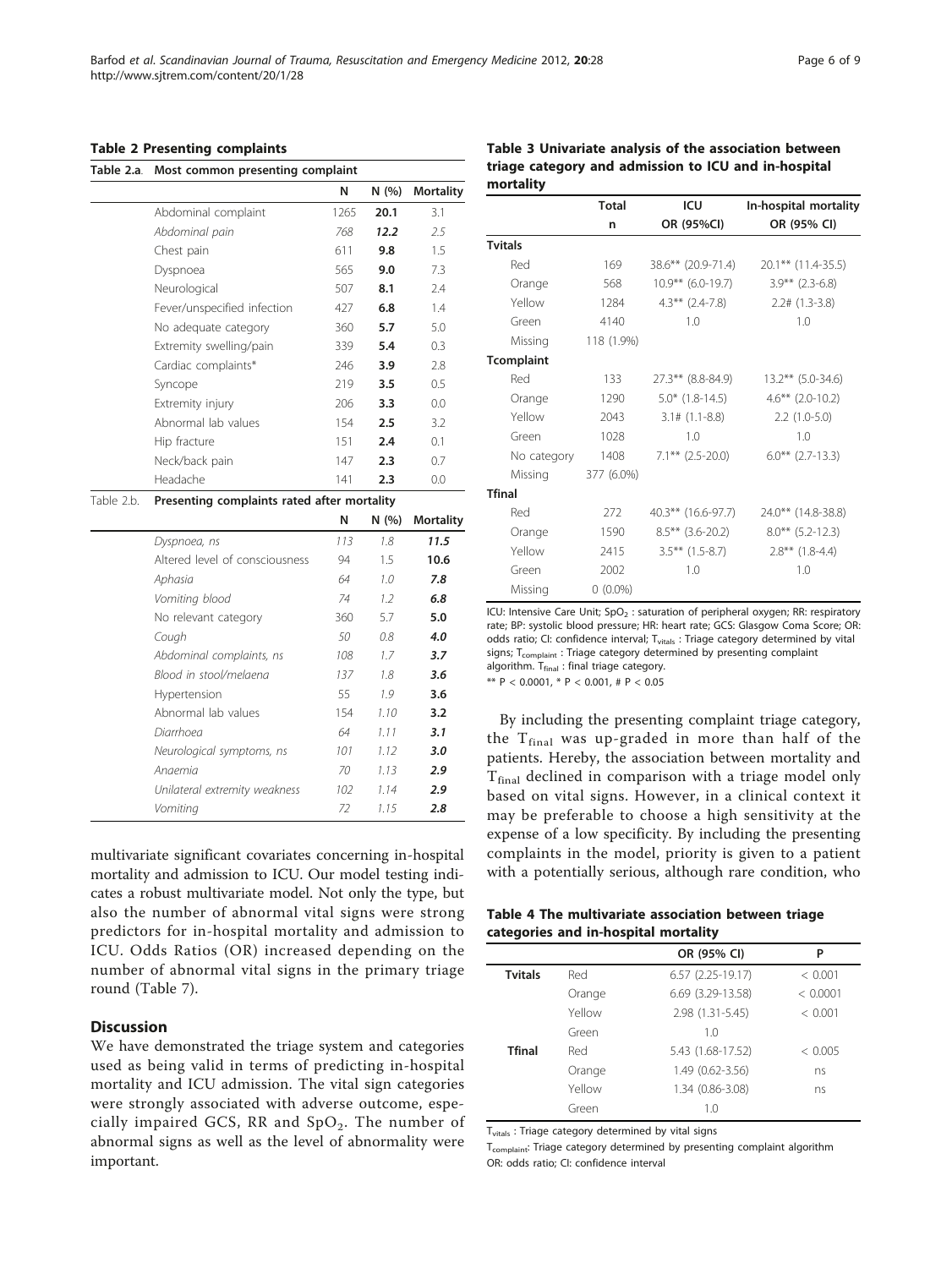<span id="page-7-0"></span>Table 5 Agreement between T<sub>vitals</sub> and T<sub>complaint</sub>

|                   |     |        | <b>Tvitals</b> |       |       |
|-------------------|-----|--------|----------------|-------|-------|
| <b>Tcomplaint</b> | Red | Orange | Yellow         | Green | Total |
| Red               | 38  | 9      |                | 57    | 111   |
| Orange            | 31  | 270    | 206            | 780   | 1287  |
| Yellow            | 20  | 99     | 645            | 1283  | 2047  |
| Green             |     | 18     | 98             | 907   | 1030  |
| Total             | 96  | 396    | 956            | 3027  | 4475  |

T<sub>vitals</sub>: Triage category determined by vital signs

T<sub>complaint</sub>: Triage category determined by presenting complaint algorithm The table illustrates complete cases, i.e. where both  $T_{vitals}$  and  $T_{\text{complaint}}$  were colour coded. A total of 1342 (21%) patients did have a presenting complaint assigned, but no colour coding due to insufficient information. T<sub>complaint</sub> was missing in 370 (5.9%) patients, while T<sub>vitals</sub> were missing in 118 (1.9%) patients.

might present with normal vital signs. As an example, a very low proportion of patients with sudden, severe headache are diagnosed with a subarachnoid haemorrhage. These patients most often present with  $T_{\text{vitals}}$  in green category (normal vital signs) but the presenting complaint results in orange category for  $T_{\text{com}}$ .  $_{\text{plaintext}}$  and subsequently for  $T_{\text{final}}$ .

In the triage model used, the greater the discrepancy from normal vital signs, the more urgent the triage category. For instance a patient with GCS 14 is assigned yellow triage category while a patient with GCS 7 is assigned red triage category. However, our results show that not only the grade of deviation from normality matters, but also the number and type of deviating vital signs should be taken into account, when risk assessing the patients. This finding favours triage systems using a score depending on the number of deviations like the Early Warning Score [[12](#page-9-0)], Rapid Acute Physiology Score, [[13](#page-9-0)] and the modified version for ED, Rapid Emergency Medicine Score REMS [[14\]](#page-9-0). We found abnormal RR,  $SpO<sub>2</sub>$  and GCS to be significant risk

Table 6 Univariate association and multivariate model for prediction of ICU admission and in-hospital mortality

|                   |           | Univariate association |          |           |                       |          | Multivariate model |                  |          |           |                       |          |
|-------------------|-----------|------------------------|----------|-----------|-----------------------|----------|--------------------|------------------|----------|-----------|-----------------------|----------|
|                   |           | Admission to ICU       |          |           | In-hospital mortality |          |                    | Admission to ICU |          |           | In-hospital mortality |          |
|                   | <b>OR</b> | <b>CI</b>              | P        | <b>OR</b> | <b>CI</b>             | P        | <b>OR</b>          | <b>CI</b>        | P        | <b>OR</b> | <b>CI</b>             | P        |
| $SpO2$ (%)        |           |                        |          |           |                       |          |                    |                  |          |           |                       |          |
| $95 - 100$        | Reference |                        |          | 1.0       |                       |          | Reference          |                  |          | Reference |                       |          |
| 90-94             | 2.35      | 1.31-4.20              | < 0.01   | 4.78      | 3.17-7.22             | < 0.0001 | 1.49               | $0.79 - 2.82$    | 0.21     | 2.79      | 1.73-4.52             | < 0.0001 |
| 80-89             | 7.49      | 3.86-14.51             | < 0.0001 | 13.00     | 7.77-21.79            | < 0.0001 | 3.76               | 1.78-7.96        | 0.001    | 3.73      | 1.89-7.37             | < 0.0001 |
| < 80              | 8.42      | 1.88-36.17             | < 0.01   | 20.44     | 7.27-57.47            | < 0.0001 | 5.48               | 1.16-25.84       | 0.03     | 9.01      | 2.18-37.26            | 0.002    |
| $RR \ (min^{-1})$ |           |                        |          |           |                       |          |                    |                  |          |           |                       |          |
| $8 - 25$          | Reference |                        |          | 1.0       |                       |          |                    |                  |          | Reference |                       |          |
| $26 - 30$         | 3.76      | 1.97-7,20              | < 0.0001 | 4.26      | 2.50-7.26             | < 0.0001 |                    |                  |          | 1.89      | $0.10 - 3.58$         | 0.052    |
| $31 - 35$         | 5.92      | 2.08-16.87             | < 0.001  | 10.55     | 5.01-22.21            | < 0.0001 |                    |                  |          | 4.96      | 2.00-12.25            | 0.001    |
| > 35              | 9.11      | 3.49-23.80             | < 0.0001 | 14.82     | 7.13-30.82            | < 0.0001 |                    |                  |          | 6.41      | 2.59-15.89            | < 0.0001 |
| $BP$ (mmHq)       |           |                        |          |           |                       |          |                    |                  |          |           |                       |          |
| $90 -$            | Reference |                        |          | 1.0       |                       |          |                    |                  |          | Reference |                       |          |
| 80-89             | 4.97      | 1.50-16.38             | < 0.01   | 12.26     | 5.73-26.4             | < 0.0001 |                    |                  |          | 5.07      | 1.69-15.16            | 0.004    |
| < 80              | 3.22      | $0.43 - 24.32$         | 0.26     | 10.56     | 3.49-31.99            | < 0.0001 |                    |                  |          | 3.87      | 0.73-20.71            | 0.113    |
| $HR (min^{-1})$   |           |                        |          |           |                       |          |                    |                  |          |           |                       |          |
| < 40              | 6.51      | 0.84-50.50             | 0.07     | 3.46      | $0.45 - 26.65$        | 0.23     |                    |                  |          |           |                       |          |
| $40 - 49$         | 1.41      | $0.20 - 10.33$         | 0.74     | 2.32      | $0.72 - 7.53$         | 0.16     | 2.2                | $0.51 - 9.41$    | 0.29     |           |                       |          |
| 50-110            | Reference |                        |          | 1.0       |                       |          | Reference          |                  |          |           |                       |          |
| $111 - 120$       | 3.83      | $2.05 - 7.18$          | < 0.0001 | 2.03      | $1.11 - 3.73$         | 0.02     | 3.19               | 1.62-6.29        | 0.001    |           |                       |          |
| 121-130           | 8.91      | 4.68-16.95             | < 0.0001 | 3.88      | 1.98-7.58             | < 0.0001 | 6.17               | 3.51-10.83       | < 0.0001 |           |                       |          |
| >130              | 8.14      | 4.07-16.28             | < 0.0001 | 2.50      | 1.08-5.80             | 0.033    |                    |                  |          |           |                       |          |
| GCS               |           |                        |          |           |                       |          |                    |                  |          |           |                       |          |
| 15                | Reference |                        |          | 1.0       |                       |          | Reference          |                  |          | Reference |                       |          |
| 14                | 3.57      | 1.82-7.00              | < 0.0001 | 3.33      | 1.80-6.16             | < 0.0001 | 2.77               | 1.32-5.75        | 0.006    | 1.56      | $0.73 - 3.39$         | 0.253    |
| $9 - 13$          | 2.02      | $0.73 - 5.61$          | 0.18     | 6.32      | 3.57-11.18            | < 0.0001 | 1.29               | $0.45 - 3.71$    | 0.63     | 3.72      | 1.97-7.03             | < 0.0001 |
| < 8               | 5.21      | 5.24-24.91             | < 0.0001 | 24.60     | 13.65-44.36           | < 0.0001 | 4.93               | 1.29-12.64       | 0.001    | 10.97     | 4.90-24.56            | < 0.0001 |
| Age (yrs)         | 1.02      | $1.01 - 1.03$          | < 0.002  | 1.06      | 1.04-1.07             | < 0.0001 | 1.01               | 1.00-1.02        | 0.048    | 1.05      | 1.03-1.06             | < 0.0001 |

ICU: Intensive Care Unit, SpO<sub>2</sub> : saturation of peripheral oxygen, RR: respiratory rate, BP: systolic blood pressure, HR: heart rate, GCS: Glasgow Coma Score Reference:  $SpO<sub>2</sub> = 95-100$ ; RR = 8-25; BP > 90; HR 50-110; GCS = 15

Age is expressed as continuous covariate. The OR at e.g. 1.02 represents the increased risk of ICU admission being 1 year older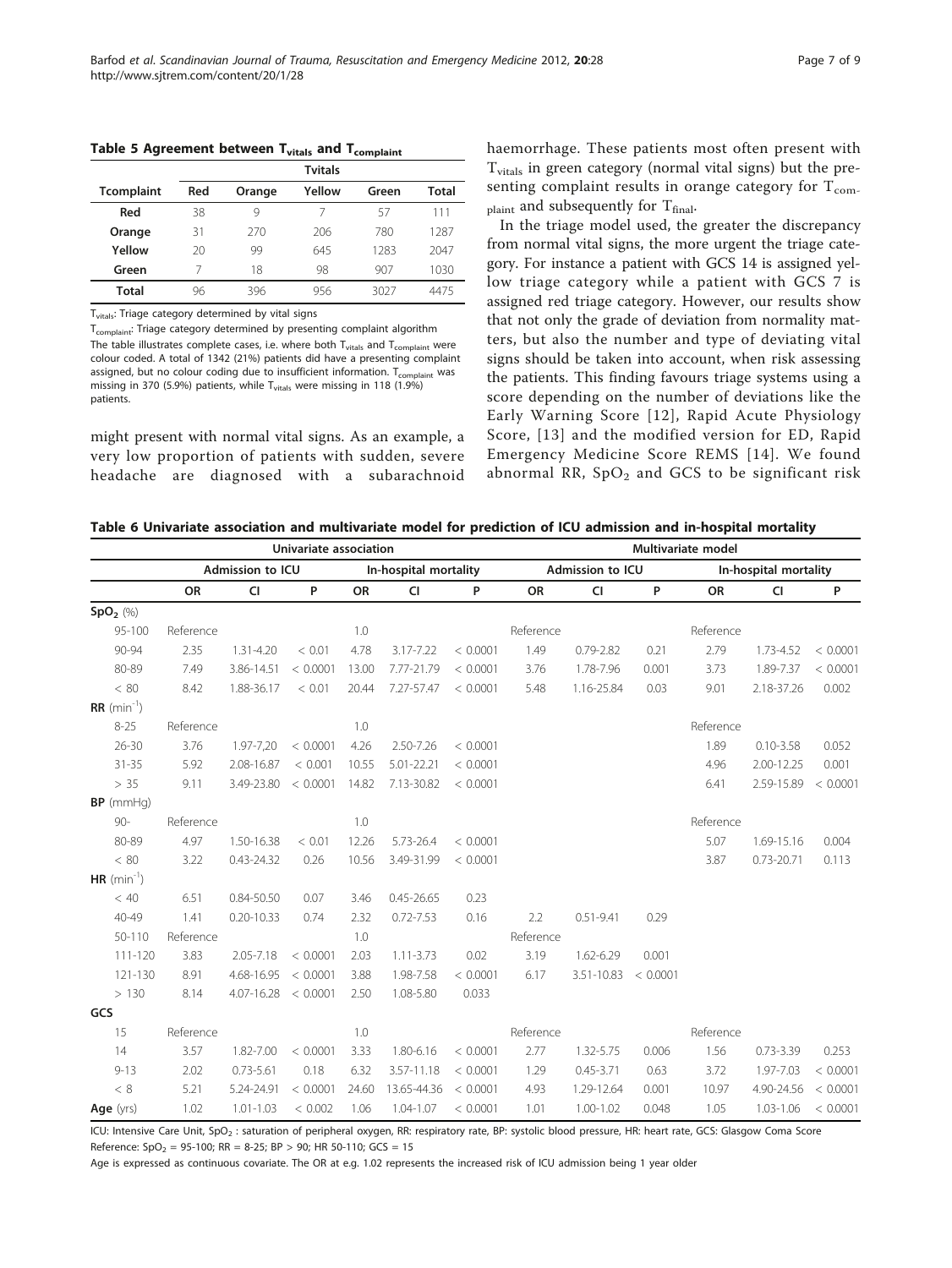| Abnormal vital signs (N) | Patients (N)<br>Patients (%) |      | Admission to ICU |            |          |           | In-hospital mortality |          |
|--------------------------|------------------------------|------|------------------|------------|----------|-----------|-----------------------|----------|
|                          |                              |      | <b>OR</b>        | CI         | P        | <b>OR</b> | CI                    |          |
|                          | 3916                         | 74.9 | 1.0              |            |          | 0.1       |                       |          |
|                          | 1002                         | 19.2 | 2.2              | 1.25-3.89  | 0.006    | 4.03      | 2.57-6.32             | < 0.0001 |
|                          | 244                          | 4.7  | 13.03            | 7.64-22.23 | < 0.0001 | 12.37     | 7.43-20.58            | < 0.0001 |
|                          | 57                           |      | 15.99            | 6.76-37.77 | < 0.0001 | 29.36     | 14.66-58.81           | < 0.0001 |
| 4                        |                              | 0.2  | No ITA           |            |          | 37.27     | 9.53-145.77           | < 0.0001 |
|                          |                              |      |                  |            |          |           |                       |          |

<span id="page-8-0"></span>Table 7 The univariate association between the number of abnormal vital signs, ICU admission and in-hospital mortality

ICU: intensive care unit; OR: odds ratio; CI: confidence interval

Illustrates cases with all 5 vital signs scored (SpO<sub>2</sub>, RR, BP, HR and GCS). A total of 1096 (20%) patients had one or more of the 5 vital signs missing in the primary triage

factors associated with adverse outcome. This is in accordance with a study by Olsson et al. [[14\]](#page-9-0), finding RR, coma and  $SpO<sub>2</sub>$  to be significant covariates in a multivariate model for in-hospital mortality.

In our analysis, age was independently and significantly associated with outcome. Therefore age may be considered included in our future triage system, which already is the case for some other triage systems (e.g. Medical Emergency Triage and Treatment System, METTS [[15\]](#page-9-0)). We also found dyspnoea to be a common presenting complaint associated with high mortality. This is supported by our analysis, demonstrating abnormal RR and  $SpO<sub>2</sub>$  to be strongly associated with adverse outcome.

There is no international consensus about which outcome variables should be used when evaluating different triage systems [[16\]](#page-9-0). In a recent and extensive review of the literature about the evidence for using different triage scales, admission to hospital and mortality were used as proxy variables [[9](#page-9-0)]. As all our patients were admitted to hospital, we chose ICU admission and inhospital mortality as our outcome measures. Other endpoint may be of interest e.g. emergent operation, stroke or acute myocardial infarction, but none of these were evaluated in this study.

Neurological complaints were common and especially impaired consciousness and focal neurological signs were associated with high in-hospital mortality. More surprisingly perhaps, also gastro-intestinal complaints, especially vomiting of blood, melaena and diarrhoea were associated with high in-hospital mortality. Abdominal complaints (as a main group) accounted for 20.1% of the contacts and the group had an in-hospital mortality rate of 3.1%. In contrast, 'chest pain', although a common presenting complaint (9.8%), had a much lower in-hospital mortality rate in the present cohort (1.5%).

A major strength of the study is the prospective design and the inclusion of a large sample of consecutively retrieved, non-selected cohort of adult, acutely ill

patients admitted to ED. All data were retrieved from the Acute Admission Database, minimizing risk of errors in data retrieval from separate databases.

There are several limitations in the present study. First of all the data do not include paediatric patients and highly specialized patients (i.e. neurosurgical, cardiovascular and major trauma) as these latter patients preferentially are admitted to highly specialized departments in other hospitals. Therefore the patients categorized in red triage category in our study are possibly not as ill as the highly specialized patients, that are transferred, and the difference between triage groups could therefore theoretically be even more pronounced, than we were able to show.

A further limitation is the missing data. Temperature measurement was not implemented by the time of retrieval of the cohort, and therefore not included in this study. Measurements of RR and GCS were missing in 12.5% and 5.2% in the primary triage round. The recording of these variables is subject to personal judgement as opposed to the automated measurement of BP and HR. In 5.6% of the patients no adequate triage category was scored for the presenting complaint, meaning that the patients were triaged, but it was not possible to find an adequate category for the presenting complaint. Other triage systems have a more comprehensive list of presenting complaints, for instance the Canadian Emergency Department Triage and Acuity Scale [[17](#page-9-0)]. The span of severity within each group suggests that it is not the category itself that is suitable for risk assessment of the patient, but the triage colour emerging from the presenting complaint. A proportion of 21% of the patients (1342) were not given a colour-coding for the presenting complaint category due to insufficient information on the triage form. This is problematic because the patients with no colour-code in  $T_{\text{complain}}$  also had a significant risk of ICU admission or in-hospital mortality (Table [3](#page-6-0)). This should lead to a revision of the presenting complaints system to insure that all triaged patients are colour- coded.